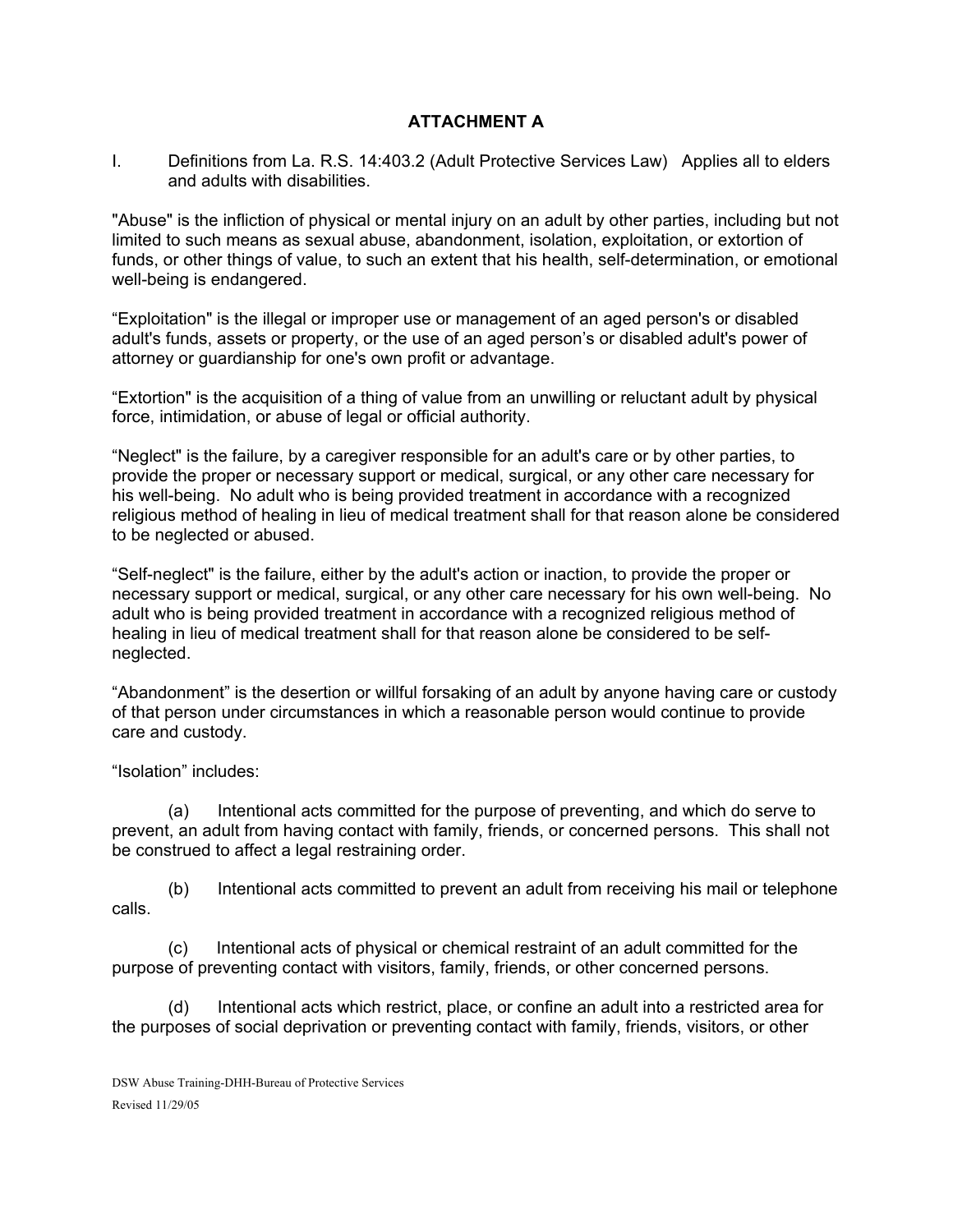concerned persons. However, medical isolation prescribed by a licensed physician caring for the adult shall not be included in this definition.

## II. Definitions from LA. R.S. 40.2009.20 (Licensing law for health care providers)

"Abuse" is the infliction of physical or mental injury or the causing of the deterioration of a consumer by means including but not limited to sexual abuse, or exploitation of funds or other things of value to such an extent that his health or mental or emotional well-being is endangered.

"Neglect" is the failure to provide the proper or necessary medical care, nutrition, or other care necessary for a consumer's well-being.

III. Definitions from 45 CFR 1386.19 (Protection & Advocacy for the Developmentally Disabled)

"Abuse" means any act or failure to act which was performed, or which was failed to be performed, knowingly, recklessly, or intentionally, and which caused, or may have caused, injury or death to an individual with developmental disabilities, and includes such acts as: Verbal, nonverbal, mental and emotional harassment; rape or sexual assault; striking; the use of excessive force when placing such an individual in bodily restraints; the use of bodily or chemical restraints which is not in compliance with Federal and State laws and regulations or any other practice which is likely to cause immediate physical or psychological harm or result in long-term harm if such practices continue.

"Neglect" means a negligent act or omission by an individual responsible for providing treatment or habilitation services which caused or may have caused injury or death to an individual with developmental disabilities or which placed an individual with developmental disabilities at risk of injury or death, and includes acts or omissions such as failure to: establish or carry out an appropriate individual program plan or treatment plan (including a discharge plan); provide adequate nutrition, clothing, or health care to an individual with developmental disabilities; provide a safe environment which also includes failure to maintain adequate numbers of trained staff.

IV. Definitions from 42 CFR 51.2 (Protection & Advocacy for the Mentally Ill)

"Abuse" means any act or failure to act by an employee of a facility rendering care or treatment which was performed, or which was failed to be performed, knowingly, recklessly, or intentionally, and which caused, or may have caused, injury or death to an individual with mental

illness, and includes but is not limited to acts such as: rape or sexual assault; striking; the use of excessive force when placing an individual with mental illness in bodily restraints; the use of bodily or chemical restraints which is not in compliance with Federal and State laws and regulations; verbal, nonverbal, mental and emotional harassment; and any other practice which is likely to cause immediate physical or psychological harm or result in long-term harm if such practices continue.

DSW Abuse Training-DHH-Bureau of Protective Services

Revised 11/29/05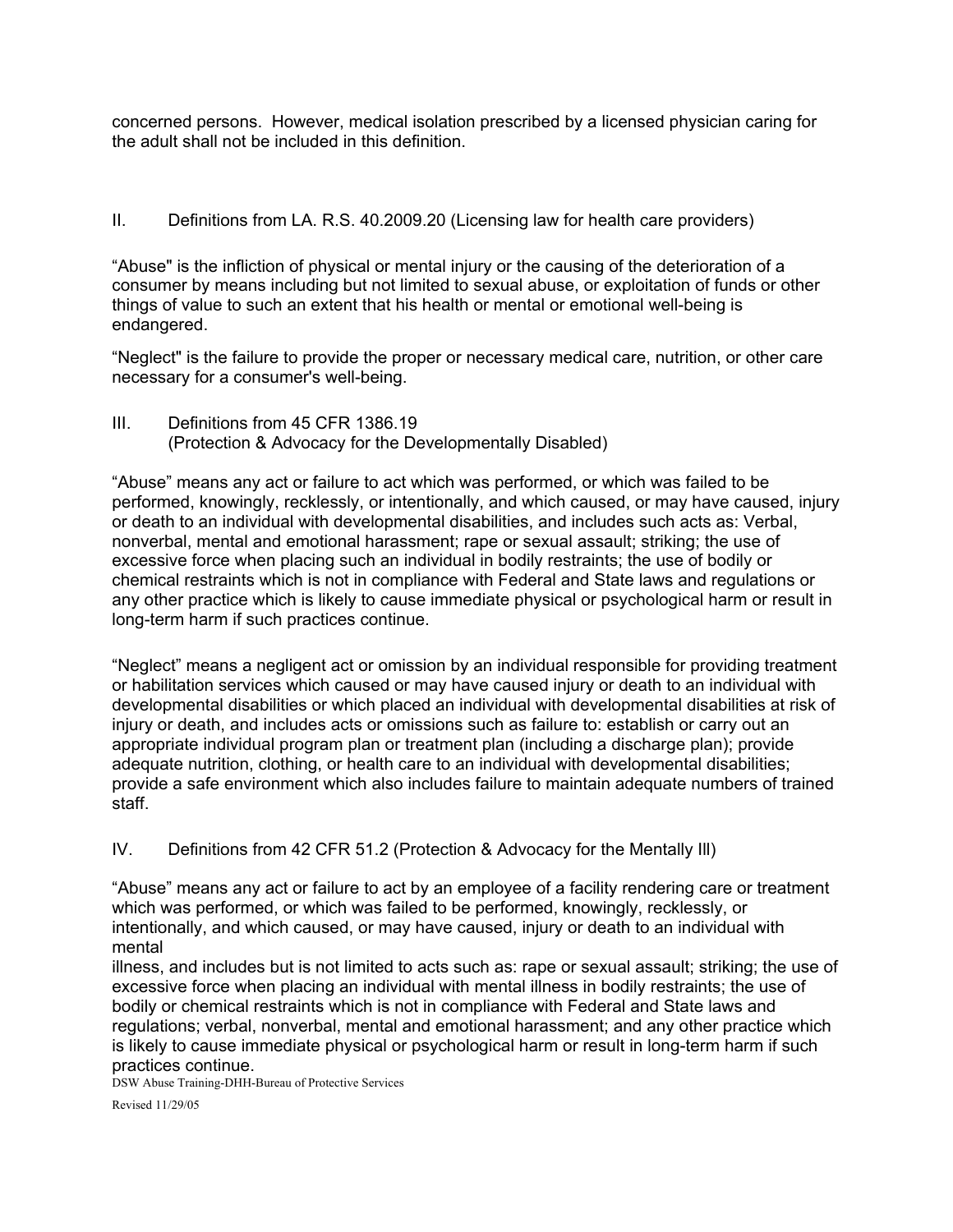"Neglect" means a negligent act or omission by an individual responsible for providing services in a facility rendering care or treatment which caused or may have caused injury or death to an individual with mental illness or which placed an individual with mental illness at risk of injury or death, and includes, but is not limited to, acts or omissions such as failure to: establish or carry out an appropriate individual program or treatment plan (including a discharge plan); provide adequate nutrition, clothing, or health care; and the failure to provide a safe environment which also includes failure to maintain adequate numbers of appropriately trained staff.

V. Definitions from 42 CFR 488.301. (Long Term Care facility regulations)

"Abuse" means the willful infliction of injury, unreasonable confinement, intimidation, or punishment with resulting physical harm, pain or mental anguish.

"Neglect" means failure to provide goods and services necessary to avoid physical harm, mental anguish, or mental illness.

## VI. Definitions from La. Children's Code Article 603

(1) "Abuse" means any one of the following acts which seriously endanger the physical, mental, or emotional health and safety of the child:

(a) The infliction, attempted infliction, or, as a result of inadequate supervision, the allowance of the infliction or attempted infliction of physical or mental injury upon the child by a parent or any other person.

(b) The exploitation or overwork of a child by a parent or any other person.

(c) The involvement of the child in any sexual act with a parent or any other person, or the aiding or toleration by the parent or the caretaker of the child's sexual involvement with any other person or of the child's involvement in pornographic displays, or any other involvement of a child in sexual activity constituting a crime under the laws of this state.